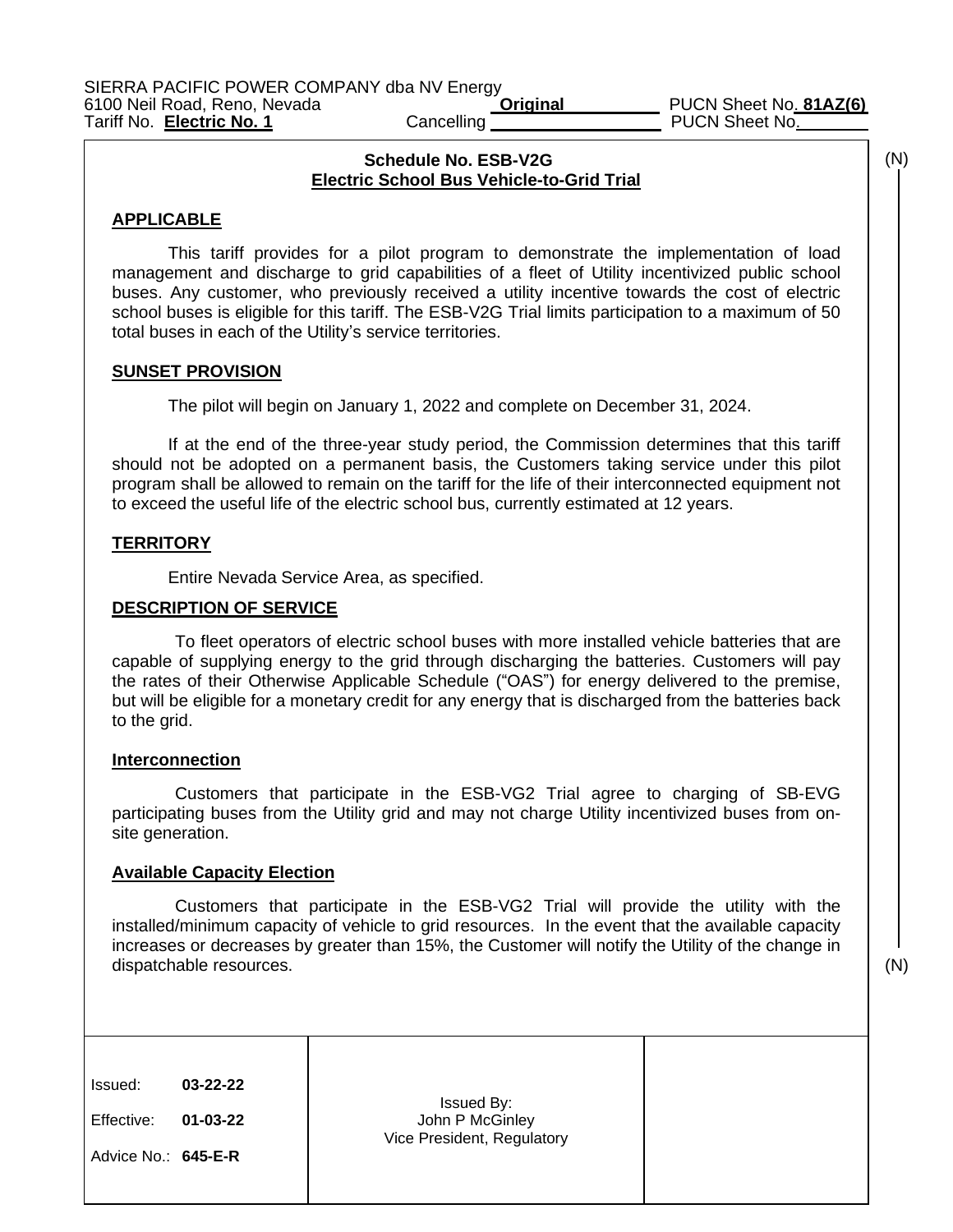## **Schedule No. ESB-V2G Electric School Bus Vehicle-to-Grid Trial (Continued)**

## **DISCHARGE CREDIT**

Customers participating in the SB-EVG Program will be eligible for a monetary credit for any energy that is discharged from the batteries back to the grid.

The credit for discharged energy will be calculated for each hour as the lesser of:

- a) the hourly system incremental generation cost; or,
- b) the NV Energy average hourly Load Aggregation Point ("ELAP") price. The ELAP can be found on NV Energy's FERC OASIS site.

# **RATES**

All rates charged under this Program will be in accordance with the Customer's OAS that would be in effect in the absence of the Vehicle-to-Grid System. A Customer served under this Program is responsible for all charges from its OAS including monthly basic service charges, facilities charges and demand charges as applicable. Charges are listed in the Utility's Schedule of Rates for the Customer's OAS and will be applied based on the calculations described in Special Condition 3, below. Standby charges shall not apply.

Customers served under this Program, will be eligible to migrate between rate schedules under the conditions discussed in the Customer's applicable OAS tariff.

#### **METERING EQUIPMENT**

The Utility will install and provide, at no additional cost to the Customer, metering equipment at the point of service to the Customer's Premise capable of measuring power flows in each direction on an hourly or other real-time basis. The Customer will not incur any additional charges for metering beyond the charges for metering provided in the Customer's applicable rate schedule.

(N)

(N)

(Continued)

| Issued:             | 03-22-22       |                                                             |  |
|---------------------|----------------|-------------------------------------------------------------|--|
| Effective:          | $01 - 03 - 22$ | Issued By:<br>John P McGinley<br>Vice President, Regulatory |  |
| Advice No.: 645-E-R |                |                                                             |  |
|                     |                |                                                             |  |